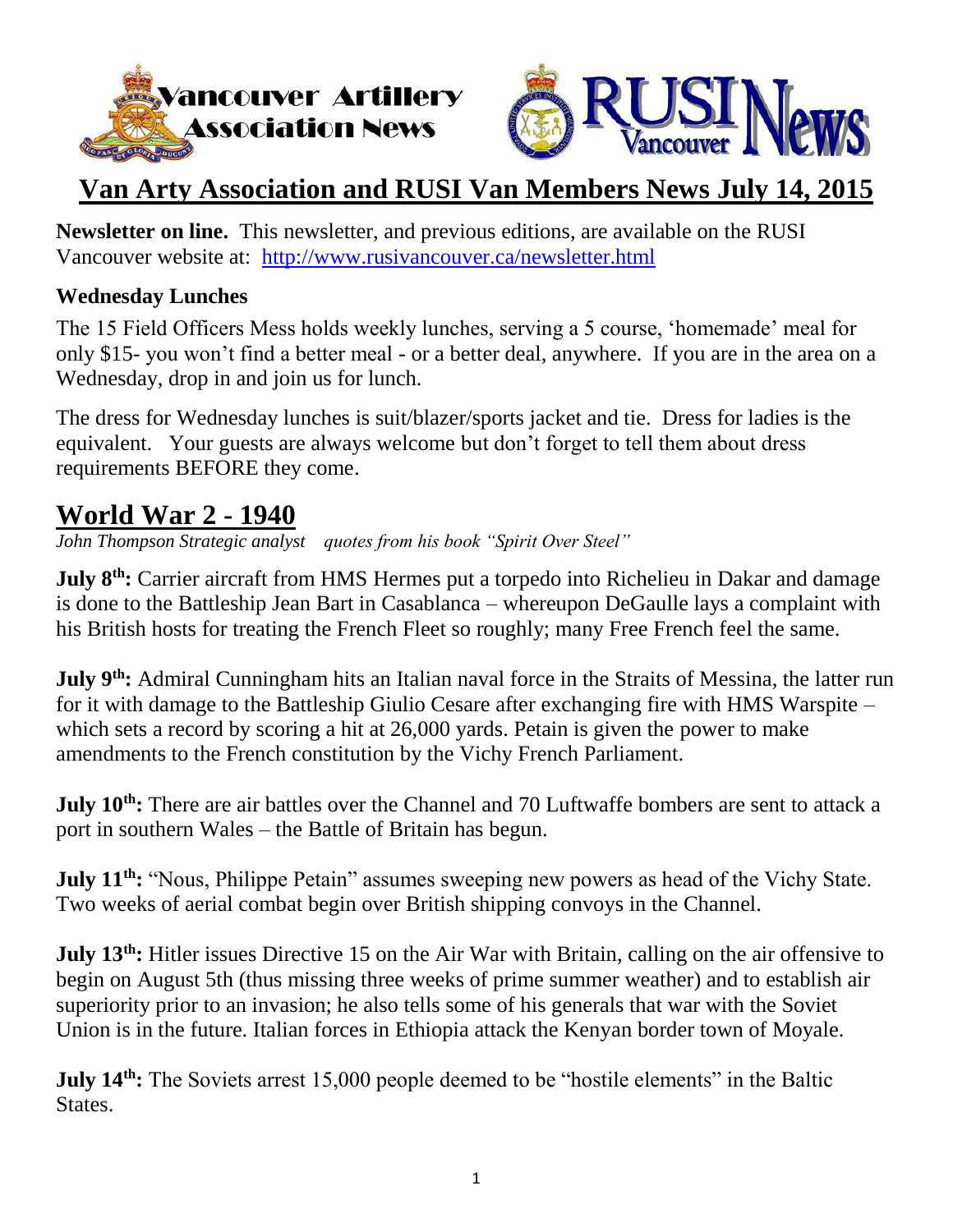# **30,000th Daily Ceremony at Menin Gate**

*Ceremony Commemorates Courage and Sacrifice of Fallen and honours First World War soldiers with no known grave. July 9, 2015 – Ypres, Belgium – Veterans Affairs Canada*

The Government of Canada today honoured fallen Canadian soldiers at a special Last Post ceremony at the Menin Gate Memorial in Ypres, Belgium. Today, July 9, 2015, marks the 30,000<sup>th</sup> time this moving daily tribute has been conducted. Each country whose fallen are commemorated by the Menin Gate Memorial had a special role to play in the ceremony. On behalf of Canada, Peter MacKay, Minister of Justice and Attorney General of Canada contributed to the pre-recorded reading of John McCrae's famous poem, *In Flanders Fields*.



Lieutenant-General Richard Rohmer, Special Advisor to Erin O'Toole, Minister of Veterans Affairs, laid a wreath on behalf of the Government of Canada.

*For the missing of Commonwealth nations (except New Zealand and Newfoundland) who died in the Ypres Salient during the First World War.*

Since its formation in 1928, the Ypres Last Post Committee has organized this tribute to the war dead. Every evening at sunset, traffic is halted, and buglers from the local fire brigade station themselves at the centre of the Hall of Memory to sound the Last Post.

### **Quick Facts**

- The spring offensives launched by the Germans in 1918 were finally halted just over two kilometres away from the Menin Gate.
- The Memorial Arch, designed by Sir Reginald Blomfield, was unveiled on this site in 1927. Nearby, St. George's Memorial Church opened in 1929.
- The Memorial commemorates almost 55,000 soldiers of the British Commonwealth who died in Belgium during the First World War and who have no known resting place, including 6,940 Canadians.
- Two silver trumpets used in the ceremony were a gift from an officer of the Royal Canadian Artillery who served in Ypres with the 10<sup>th</sup> Battery, St. Catharines, Ontario.
- Above the arch is carved "To the armies of the British Empire who stood here from 1914 to 1918 and to those of their dead who have no known grave."

# **C6 General Purpose Machine Gun to Get an Upgrade**

*David Pugliese, Ottawa Citizen July 7, 2015*



*A soldier takes up position behind the C6 General Purpose Machine Gun (GPMG) Photo: Cpl Bill Gomm*

Work is underway to upgrade the Canadian Army's C6 General Purpose Machine Gun. Industry representatives have been told that the upgrades will include a new gas regulator, new accessory rail,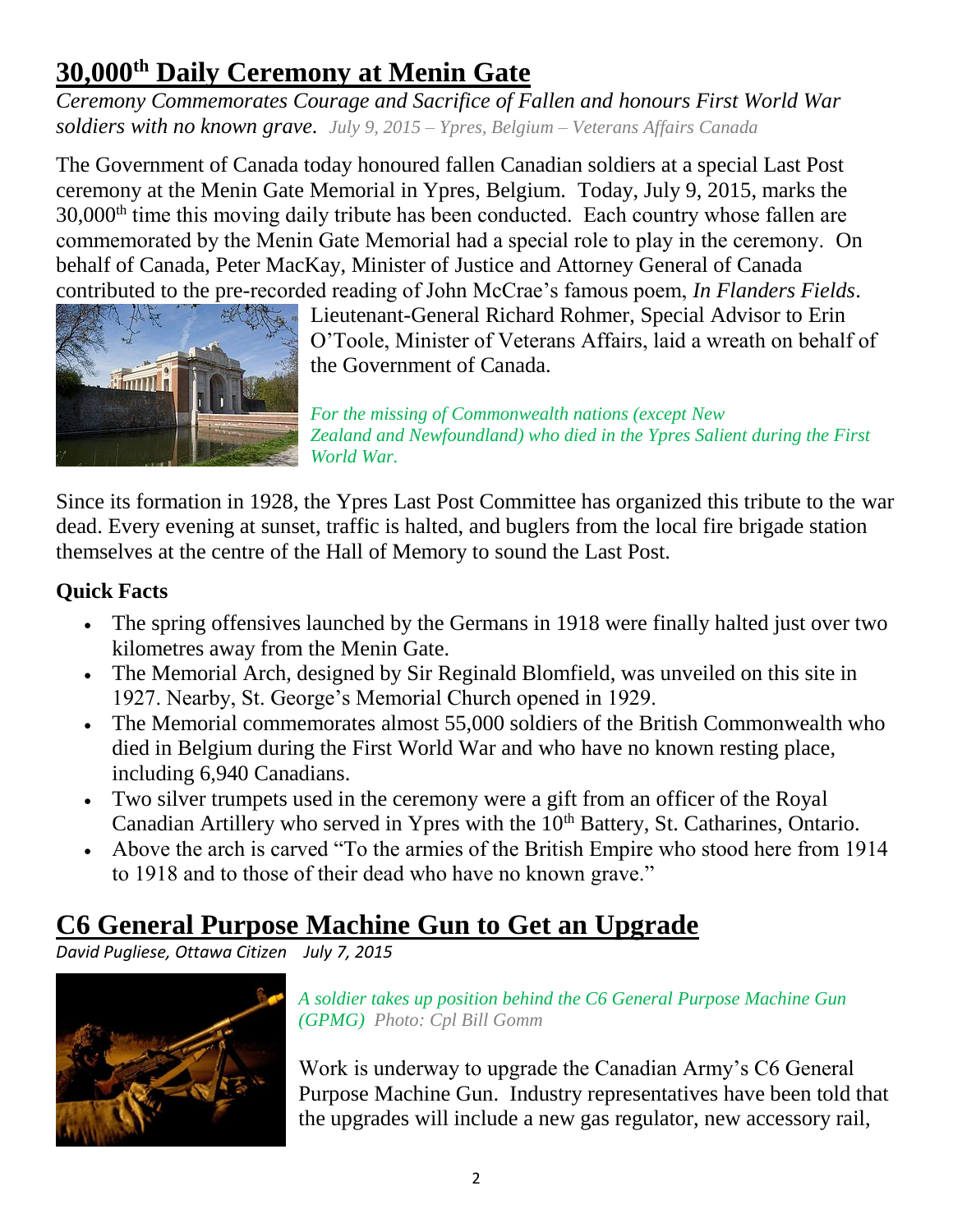new butt stock as well as other accessories. The Army hopes to get "implementation approval" sometime this year. The cost for the project is estimated in the Defence Acquisition Guide at between \$100 million to \$249 million. The DAG states implementation approval for 2016 so it looks like the Army is hoping to move a little fast than that.

A contract award will come in 2017. It is unknown when deliveries would begin.

### **Canada's First Fighter Squadron Reborn**

*By Peter Lozinski, Cold Lake Sun July 6, 2015* 

Seventy-five years after battling the Luftwaffe in the Battle of Britain, 401 Tactical Fighter Squadron has been reborn. The squadron was reactivated during a June 30 ceremony at 4 Wing Cold Lake. Known as the Ram Squadron, 401 will fly the CF-18. MGen David Wheeler, commander of 1<sup>st</sup> Canadian Air Division, was on hand to stand up the new squadron. "This is a day we've been waiting for a long, long time," Wheeler said. "It's a great opportunity... (it's) not every day that you get to stand up a new squadron, especially one with the history of 401." Wheeler said the need for 401 Squadron came out of the need to move away from "super squadrons." For the past several years, Canada has had only two active tactical fighter squadrons - 409, based in Cold Lake, and 425, based in Bagotville, Que.

With the rebirth of 433 Tactical Fighter Squadron in Bagotville on June 11 and the reformation of 401 in Cold Lake, Canada once again has four active fighter squadrons. "I'm very pleased to see such a historic squadron come to life once again and in Cold Lake – the home of the fighter force," Wheeler said in a press release. "Transitioning to four tactical fighter squadrons will provide the RCAF with a better structure to maintain operational effectiveness and flexibility." Lt.-Col. Joseph Mullins, who previously served as acting 4 Wing Commander, will take over as 401's commanding officer. "We will not let you down," he said Tuesday. "I assure you we will be ready." Mullins said that it's appropriate that 401, "Canada's oldest and newest fighter squadron ... will now make their home in fightertown Canada, 4 Wing Cold Lake." During the ceremony, it was announced that current Edmonton-Centre MP Laurie Hawn would become the squadron's Honorary Colonel when his current term is up. Before going into politics, Hawn served in the air force for over 30 years. Thirteen of those were spent in Cold Lake "flying the (CF-104) Starfighter or CF-18," he said. Hawn is a former commanding officer of 416 Sqn. in Cold Lake and spent time as Wing Operations Officer. He was also the Honorary Colonel of 417 Sqn from 1998-2003. "It's very exciting, it's a real honour," Hawn said. "This was not expected - it happened very quickly...over the past six days."

Hawn stressed the importance of the newly-reformed 401 squadron. "We went from two operational squadrons at each of Cold Lake and Bagotville down to one at each place, that proved a bit unwieldy so this is going back to where it was before," he said. "It gives the air force a lot more flexibility in meeting requirements It really strengthens the command and control within the squadron, so you can send a whole unit away instead of sending part of a bigger squadron." The newly-reformed 401 Squadron "complements the duties of 409 Tactical Fighter Squadron and...deploys tactical fighter forces to meet Canadian and allied defence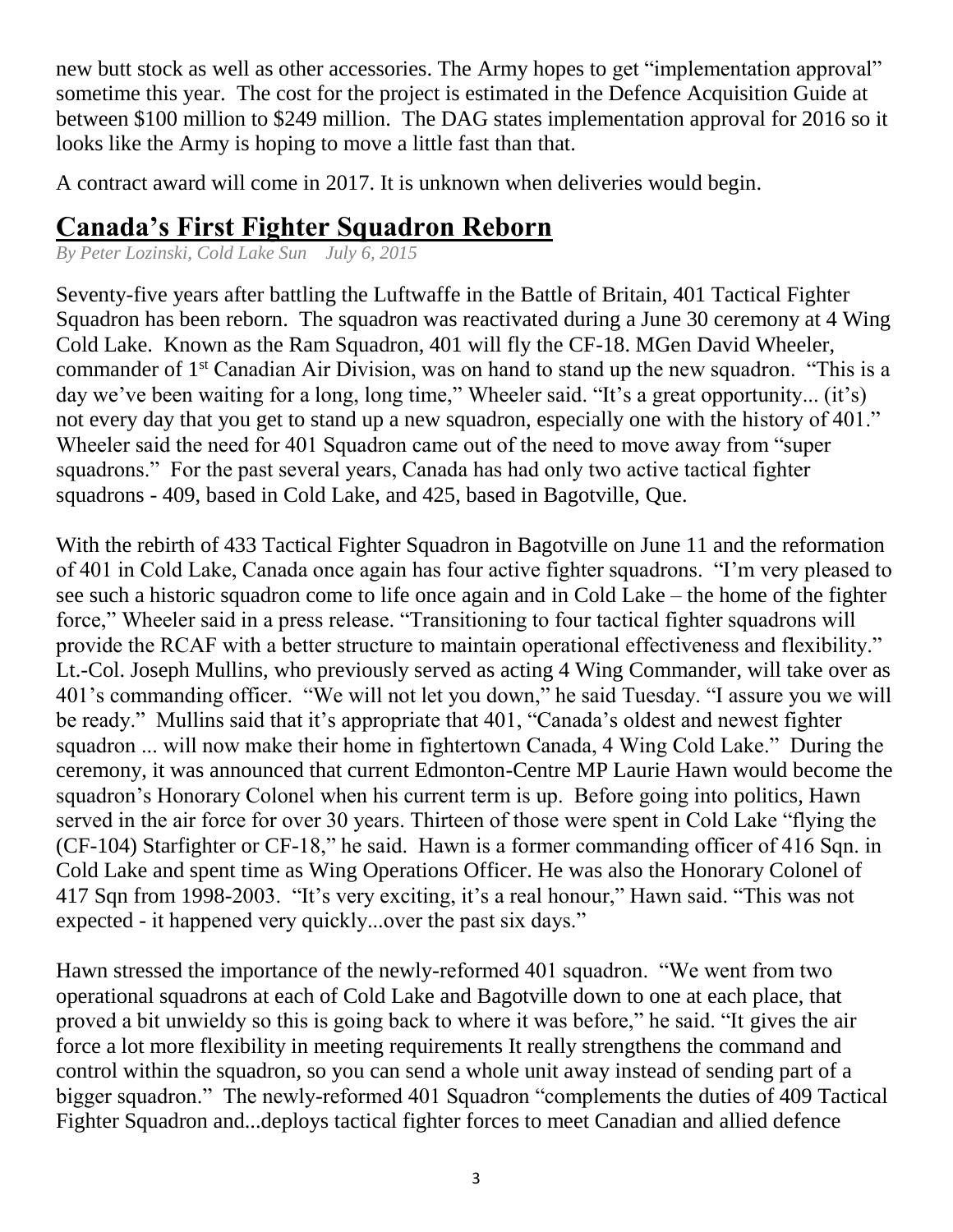needs," according to a description on the air force website. "Under the umbrella of the NORAD mission, fighter crews are on stand-by 24/7, ready to respond to any aerospace threat." The new squadron was created by "separating equal portions of personnel and equipment from (409 Squadron)."

401 Squadron was originally formed as No. 1 Squadron in Trenton, Ont. in 1937, flying the Siskin, an early, single-seat British-built biplane single-seat fighter, used extensively in the 1920s. It later graduated to the Hawker Hurricane in 1939. From 1940-1941, the fighter unit destroyed 30 aircraft and damaged another 34, with nine other probable victories in the Battle of Britain. The squadron was later renamed 401 to avoid confusion with the Britain's Royal Air Force (RAF) No 1 squadron. In September 1941, the unit was equipped with Spitfires. It participated in several other battles in WWII, including Dieppe, and bombed several Nazi targets. The squadron ended the war as the highest scoring unit in the RAF Second Tactical Air Force, credited with 186.5 aerial victories. After the war, the squadron was disbanded. It was reactivated in 1946 and later redesignated to an auxiliary role, flying the de Havilland Otter. When that was retired, the squadron flew the Kiowa helicopter in an observation role before being disbanded in 1998.

# **NATO Praises Petawawa Soldiers on Poland Mission**

By [Sean Chase,](http://www.thedailyobserver.ca/author/sean-chase) Daily Observer June 22, 2015



*MIKE Company, 3RCHR, seen here marching during the Battalion's Change of Command, was the first Petawawa unit to deploy to Europe as part of Operation Reassurance.*

GARRISON PETAWAWA - As their mission draws to a close, senior commanders here are praising Petawawa soldiers for their outstanding work in Europe as part of Canada's response to Russian aggression in the Ukraine.

Since last summer, the 3rd Battalion, Royal Canadian Regiment has been rotating Company groups, which includes attachments of artillery, combat engineers and signalers, to Poland to reinforce NATO's collective defence in the wake of Russia's annexation of Ukraine's Crimea Peninsula. The latest contingent to deploy there, 125 troops from November Company, is expected to return home on July 15. In his remarks during the battalion's change of command Saturday, Col Peter Dawe, Commander of 2 Canadian Mechanized Brigade Group, lauded the unit for answering the call during this tense international crisis. "In an era where the ability to project around the world in a timely and efficient manner to achieve strategic effect on behalf of the government of Canada, a Light Infantry Battalion is more critical than ever," said Col Dawe. "The future relevance of the Canadian Army is contingent on the proper mandating and resources of Light Forces."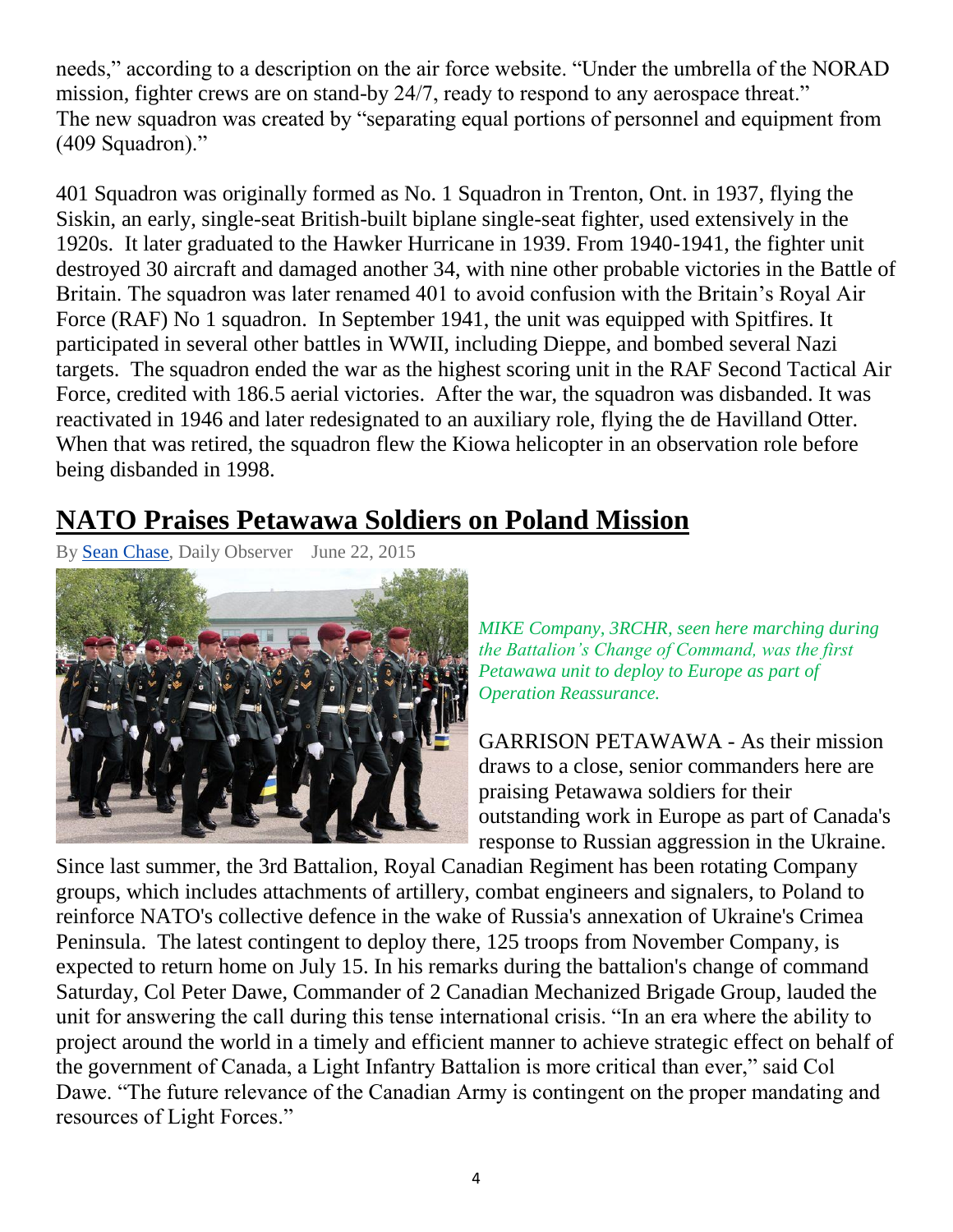Last July, the Battalion's Parachute Company, were dispatched on Operation Reassurance, a mission dedicated to shoring up NATO's resolve in the face of Russian military and political movements against Ukraine. When the Commander and the Brigade's RSM, CWO Keith Olstad visited the soldiers in the fall, there were nothing but compliments from their NATO hosts. "We were overwhelmed by the effusive praise of senior NATO officials who spoke of the tactical excellence, the fighting spirit and the diplomacy of these remarkable soldiers," said Col Dawe. The crisis is nowhere near resolution. More than 4,700 people have been killed in fighting between the Ukrainian and Russian-backed separatist forces. According to the United Nations, 830,000 refugees have fled the region. Canada has launched a second deployment, Operation Unifier, which will involve military trainer working with Ukrainian Infantry Battalions. They will provide training on mine and how to counter improvised explosive devices (IEDs), while Military Police will be focused primarily on detainee and prisoner-of-war handling.

As he leaves his post, outgoing 3RCR commanding officer LCol Rob McBride acknowledged the Poland mission has driven the lives of his troops for the past two years. "Operation Reassurance has been an outstanding opportunity for this Battalion," he said. "Our soldiers have been recognized for their professionalism, their skill sets and our ability to seamless integrate with our allies. They have represented Canada and the Canadian Armed Forces extremely well. They have impressed our allies with their tenacity, their professionalism and sense of duty." Petawawa soldiers have participated in a series of joint exercises working alongside soldiers from NATO Allied countries such as Czech Republic, Estonia, Great Britain, Hungary, Lithuania, the Netherlands and the United States. Those exercises have involved mass parachute drops and airmobile inserts with the focus being the seizure of strategic locations, such as airfields. Lieutenant-Colonel McBride said this mission has answered critics within the Department of National Defence who have debated the necessity for a Light Infantry Battalion in the Order of Battle. "I can say without a doubt that this unit has made a significant contribution to that argument in order to demonstrate the true need for this capability and what it can bring to the fight," he added.

### **'Greatest Living Flying Ace' is City's Newest Freeman**

*PHILIP ROUND/SPECIAL TO THE ECHO / COMOX VALLEY ECHO JULY 2, 2015* 



*Courtenay's newest Freeman of the City was announced on Canada Day by City Mayor Larry Jangula - he is World War Two flying ace James 'Stocky' Edwards.*

To celebrate its 100th birthday, Courtenay City Council has unanimously voted to grant the Freedom of the City to a person almost the same age as the municipality itself. World War Two flying ace James 'Stocky' Edwards was with his wife Toni on the stage at the official opening of the Canada Day celebrations in Lewis Park on Wednesday. As City Mayor Larry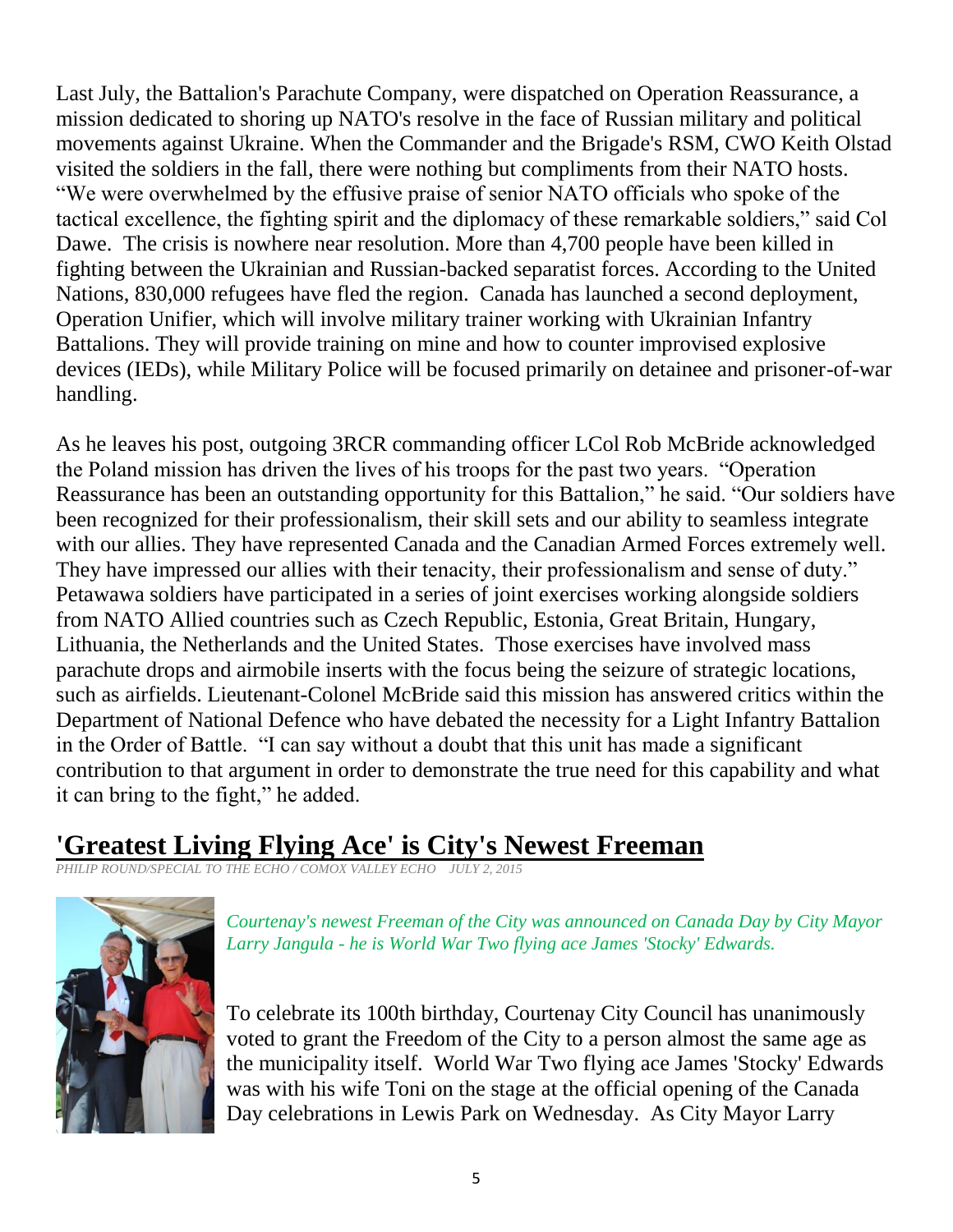Jangula rose to welcome guests, he turned to Edwards and reviewed some of the former pilot's many wartime exploits and subsequent military and civilian accolades. Jangula described 94 year-old Edwards as Canada's greatest living flying ace, who had either downed or damaged almost 60 enemy aircraft during the Second World War in Europe and North Africa. One of many Royal Canadian Air Force pilots helping fight the Nazis and their Axis Allies, his Spitfire was hit a few times during almost 400 sorties, but he was never shot down. Saskatchewan-born and raised Edwards was mentioned in war dispatches more than once, and he was awarded the Distinguished Flying Cross, Distinguished Flying Medal and Canadian Forces Decoration for his efforts.

Much later, in 2004, he was made a Member of the Order of Canada; in 2012 he received the Queen's Diamond Jubilee Medal; and as recently as last year the French President awarded him the title Chevalier (Knight) of the French Legion of Honour. The Canadian Aviation Hall of Fame in Alberta acclaims him as "one of the 100 most influential Canadians in any aspect of aviation history," and it has already raised a banner in his honour. Following the war, Edwards served at RCAF Station Centralia, flew and instructed on Vampire jets in Trenton, and was OC St Hubert. In 1949, with the Search and Rescue Unit at the RCAF Station at Sea Island, Vancouver, he flew Cansos and Lancasters. Then, after serving as OC of a recruiting unit in Vancouver, he commanded the first RCAF F-86 Sabre squadron in North Bay, Ontario. In 1952 he was posted to France, flying F-86 Sabre jet aircraft, and in 1955 joined USAF Air Defence Headquarters at Colorado Springs for four years. After flying CF-100 jets at Cold Lake, Alberta, he held staff positions in Ottawa and North Bay, with his final posting as Commanding Officer of RCAF Station Baldy Hughes, near Prince George.

After more than 30 years service with the military, he retired in 1972 when he, his wife and their children moved to the Comox Valley where, said Jangula, they had been stalwarts in the community ever since. And, the mayor added, Edwards and his wife were among the "friendliest, kindest and nicest people anyone could wish to know." After the announcement, Edwards told the Echo to be recognized in his own community by being awarded the City's highest honour had come as a total surprise.  $\overline{\phantom{a}}$  - "I am proud to be a Canadian and for this to happen on Canada Day is just wonderful," he added.

### **The Soviet Union's Kalinin K-7 Bomber**

*Russia's equivalent of the 'Spruce Goose'*

The Kalinin K-7 was a heavy experimental aircraft designed and tested in the Soviet Union. The K-7 was built in two years at Kharkiv starting in 1931. It was of unusual configuration with twin booms and large underwing pods housing fixed landing gear and machine gun turrets. In the passenger version, seats were arranged inside the 2.3-meter thick (7 ft 7 in) wings. The airframe was welded from KhMA chrome-molybdenum steel. The original design called for six engines in the wing leading edge but when the projected loaded weight was exceeded, two more engines were added to the trailing edges of each wing, one right and one left of the central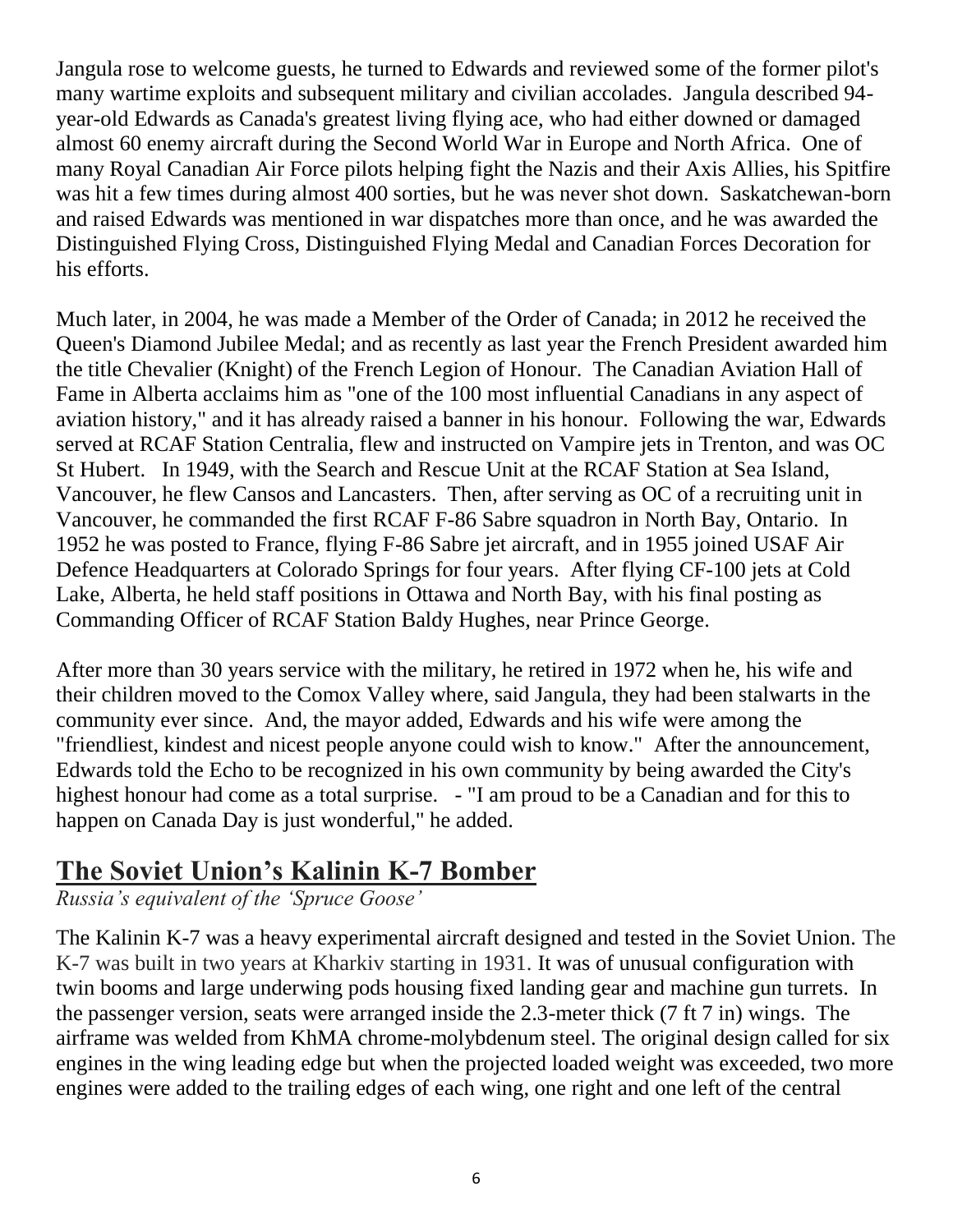passenger pod. Nemecek states in his book that at first only one further pusher engine was added.



Designed by World War I and civil war pilot Konstantin Kalinin at the aviation design bureau he headed in Kharkov, with a

wingspan close to that of a B-52 and a much greater wing area, the K-7 was one of the biggest aircraft built before the jet age. It had an unusual arrangement of six tractor engines on the wing leading edge and a single engine in pusher configuration at the rear. In civil transport configuration, it would have had a capacity for 120 passengers and 7,000 kg (15,000 lb) of mail. As a troop transport it would have had capacity for 112 fully equipped paratroopers. In bomber configuration it would have been armed with 8 x 20mm autocannons, 8 x 7.62mm machine guns and up to  $9,600 \text{ kg}$  (21,200 lb) of bombs.

The K-7 first flew on 11 August 1933. The very brief first flight showed instability and serious vibration caused by the airframe resonating with the engine frequency. The solution to this was thought to be to shorten and strengthen the tail booms, little being known then about the natural

frequencies of structures and their response to vibration. The aircraft completed seven test flights before a crash due to structural failure of one of the tail booms on 21 November 1933.



The existence of the aircraft had only recently been announced by Pravda which declared it was "victory of the utmost political importance" since it had been built with steel produced in the USSR rather than imported. The accident killed 14 people aboard and one on the ground. *Flight* speculated that sabotage was suspected as the investigating committee had representation by the state security organization, the Joint State Political Directorate (OGPU).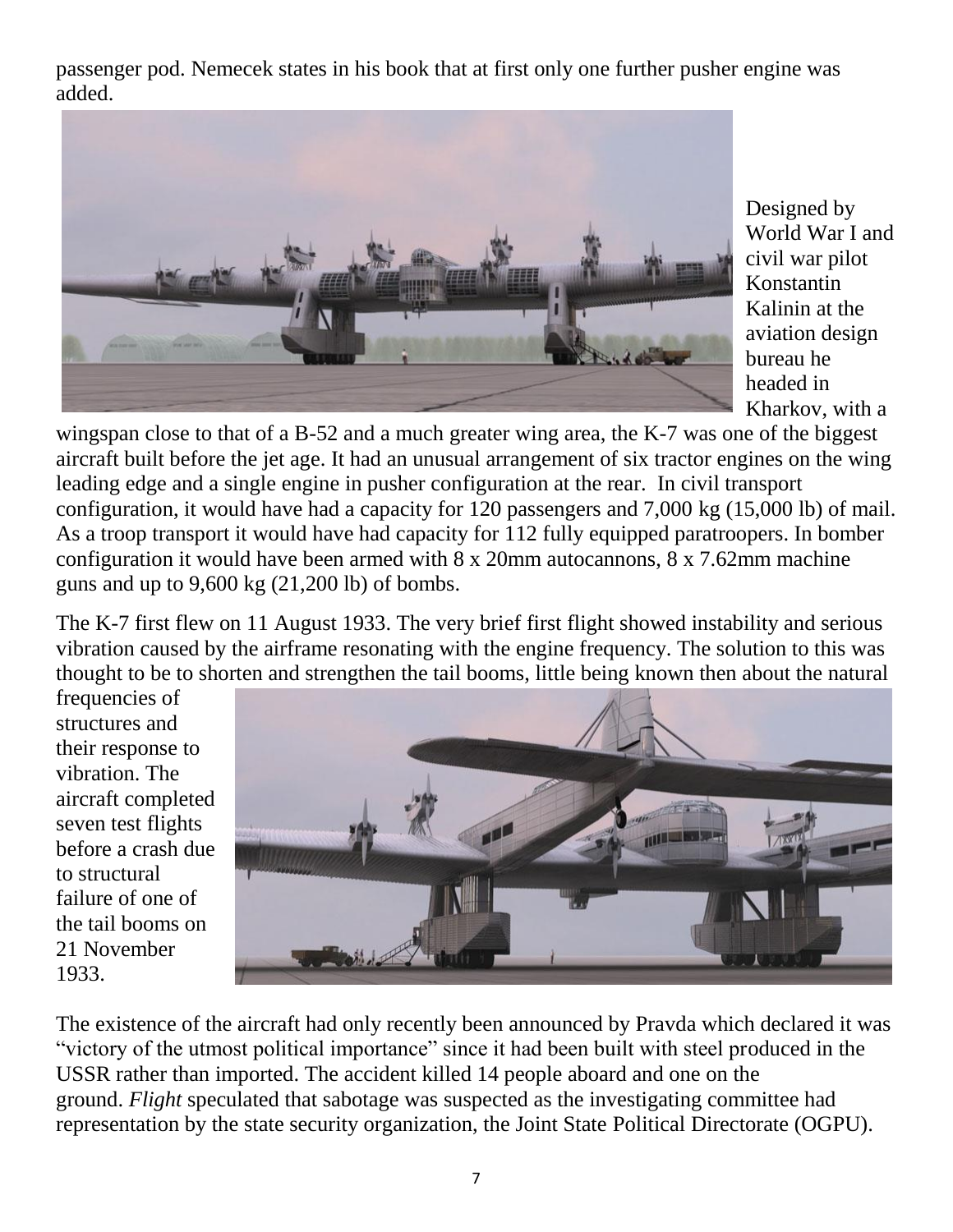However, there appeared recently some speculation in the Russian aviation press about the role of politics and the competing design office of Andrei Tupolev, suggesting possible sabotage. Although two more prototypes were ordered in 1933, the project was cancelled in 1935 before they could be completed.

For more pictures and Specs, go to: [https://www.warhistoryonline.com/military-vehicle](https://www.warhistoryonline.com/military-vehicle-news/seriously-the-kalinin-k-7-bomber-actually-took-to-the-air.html)[news/seriously-the-kalinin-k-7-bomber-actually-took-to-the-air.html](https://www.warhistoryonline.com/military-vehicle-news/seriously-the-kalinin-k-7-bomber-actually-took-to-the-air.html)

# **BC and Yukon Volunteers Recognized**

Volunteers from BC commended for dedication to Canada's Military Veterans. *Minister of Veterans Affairs Commendations presented by the Honourable Erin O'Toole at ceremony in Richmond. July 13, 2015 – Richmond – Veterans Affairs Canada*

The Honourable Erin O'Toole, Minister of Veterans Affairs, today presented the Minister of Veterans Affairs Commendation to the following British Columbia and Yukon residents, honouring their contributions in the service of Military Veterans:

- Major James Barrett, Vancouver (CO 15 Fd [2008-11])
- Don Bingham, Kelowna
- Robert Burridge, Nanaimo
- Donald Edward Cappler, Nanaimo
- Gerald Walter Flower, Vancouver
- Darcy Grossinger (Yukon recipient), Whitehorse
- Darrel Harris (Posthumous), Delta
- Mark Ivins, Abbotsford
- William Brian McFadden, Nanaimo
- Robert Rae Underhill, North Vancouver (Current Director RUSI Vancouver)

Through volunteer efforts, these citizens provide invaluable support to the Armed Forces Veteran community, promoting greater awareness of the sacrifices and achievements of Canada's Military Veterans, and dedicating themselves to Veteran care.

# **Share Your Stories as a Canadian War Museum Volunteer**

In October 2015, the Canadian War Museum will be opening a new temporary exhibition on women and war. Are you a woman who has been impacted by war or do you know a woman who has experienced war?

The Museum is looking for volunteers to share with visitors their personal stories of women's experiences of war. Though we are looking for women's stories, volunteers of all genders are welcome. Some examples of stories might include, but are not limited to: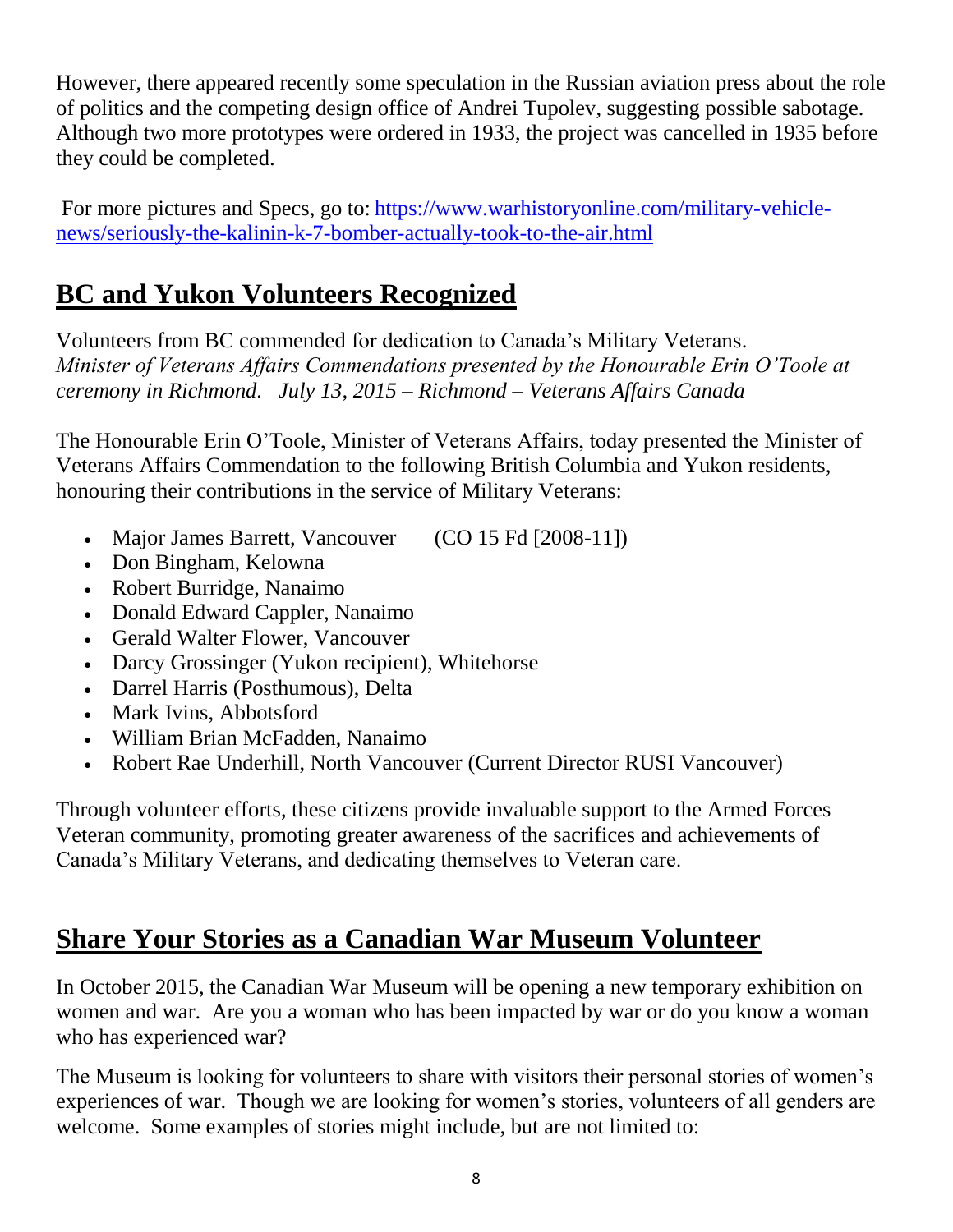- Your experiences as a woman (or that of a woman close to you) serving in the Canadian Armed Forces , whether in an administrative or technical position, or in armed combat;
- Your mother's work as a bomb-girl, or in other war industry, during the Second World War;
- Your work (or that of a woman close to you) related to relief efforts for victims of war;
- Your experience as the mother or spouse of a deployed member of the military.

Your stories will help visitors make personal connections to the relationship between women and war, both past and present.

Application deadline is July 20, 2015.

For further information including time commitment, how to apply and a more detailed exhibition description, please email the editor of this newsletter: bob.mugford@shaw.ca

Please share this information with any of your contacts who you think might be interested in this volunteer opportunity.

Thank you kindly

#### **Leah Moncada**

Intern, Learning Specialist Canadian War Museum *Stagiaire, spécialiste en apprentissage Musée canadien de la guerre* 1, place Vimy Place, Ottawa ON K1A 0M8 T 819 776 8606 C 647-262-5324

# **Who is it?**

**Last Week**: This picture was taken in Shilo in the early 70s, probably around Easter. On a trip



to Shilo, the Regt usually flew in and drew equipment from Shilo's resources. Note the ramp on the side of the tractor. This tractor is from Shilo and was normally used for the L5 light gun. The ramps were used to portée the L5. They were winched up the ramps into the back of the truck.

The soldier on the left is believed to be Sgt J Allen. Next to

him, many think is Leon Jensen. He says it is not him, he never looked that nerdy. We leave it to you readers to decide. The rest are too indistinct to identify, except for the soldier on the far right. That is Bill Loiselle, who passed away last year.